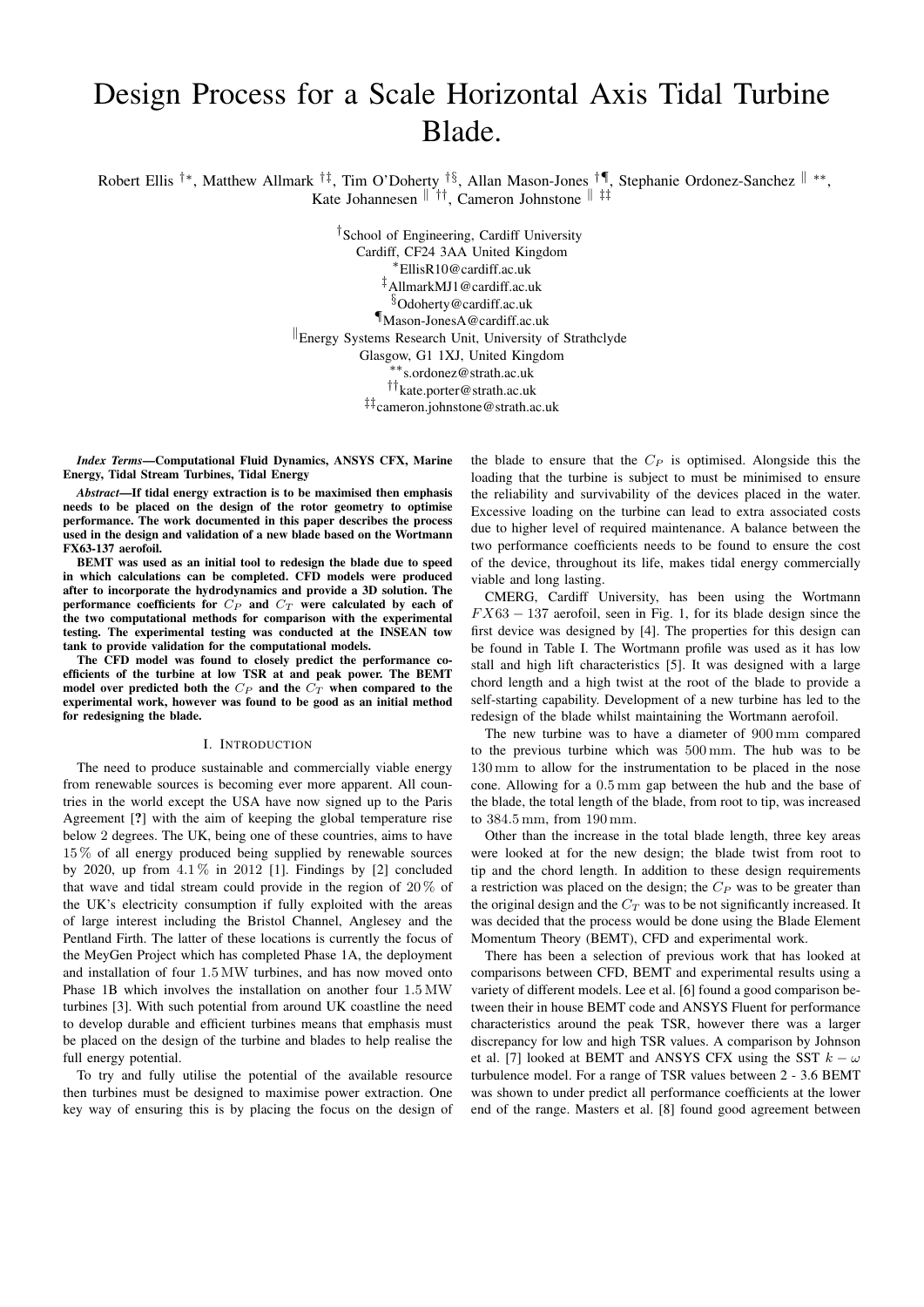

BEMT and experimental models and O'Doherty et al. [9] found good comparisons could be drawn between experimental results and ANSYS Fluent.

This paper aims to give a description of the design processes undertaken for the development of the new blade and provide comparisons of the performance characteristics between BEMT, CFD and experimental data.

TABLE I: Old Blade characteristics from Mason-Jones [10].

| r/R   | Twist (deg) | <b>Chord Length</b> (mm) |
|-------|-------------|--------------------------|
| 0.229 | 33.89       | 75.0                     |
| 0.305 | 26.01       | 75.5                     |
| 0.382 | 19.86       | 74.5                     |
| 0.459 | 15.29       | 70.0                     |
| 0.536 | 11.6        | 63.5                     |
| 0.615 | 8.41        | 56.0                     |
| 0.692 | 5.52        | 45.25                    |
| 0.768 | 3.19        | 39.04                    |
| 0.845 | 1.25        | 35.0                     |
| 0.922 | 0.25        | 31.65                    |
| 1.00  | 0.0         | 29.5                     |

# II. METHODOLOGY

## *A. Lift and Drag Coefficients*

For the BEMT code, described fully in Section II-B, lift and drag coefficients that correspond to the relevant aerofoil are used. For the purpose of this work, when calcualting the lift and drag coefficnets for the aerofil, two main options were looked at; two-dimensional CFD models or the two-dimensional panel code XFoil [11].

Molland et al. [12] found that for a selection of NACA aerofoils XFoil gave good predictions for the  $C<sub>L</sub>$  when compared to experimental work, however for angles above 7 degrees the values for  $C_D$  were found to be lower. Other work by Jo and Lee [13] found that CFD gave good predictions of lift and drag when compared to experimental results although Morgado et al. [14] found that XFoil gave a better prediction for both lift and drag when compared to the CFD based SST  $k - \omega$  turbulence models. From this it was decided that XFoil was to be used when calculating the  $C_L$  and  $C_D$  values for use in the BEMT code.

# *B. Blade Element Momentum Theory*

BEMT has been used extensively to calculate the performance characteristics of tidal stream turbines due to the comparative simplicity in which the code can be written and executed. Coupled with the small amount of time required to reach a solution it is an ideal method for comparing multiple rotor geometries. Limitations in BEMT do exist and correction factors need to be added to ensure the rotor is treated with a finite number of blades, rather than as a disk, and that tip and hub losses for the blades are accounted for [15].

Within momentum theory the turbine is modelled using a simple ideal permeable disk, or actuator disk, that is placed in a stream tube which is independent of the surrounding flow [16]. Equations can be derived for the two unknown induction factors based on the conservation of momentum. Details about the rotor geometry and the number of blades in the turbine are not included so the momentum theory is coupled with the blade element theory.

The blade element theory looks at resolving the forces on the blade, via an iterative approach, by breaking it into a number of independent radial elements. If the lift and drag coefficients are known for the aerofoil in question then the distribution of the forces along the blade can be found with respect to the induction factors [17]. The combination of the two sets of equations from the momentum and the blade element theories allows the performance of the turbine to be found.

The code used for the work conducted here was developed at Strathclyde University [18].

A selection of blade chord length distributions were considered. This was done to try and maximise the power coefficient whilst trying to keep the thrust coefficient to within  $10\%$  of the original Wortmann FX63-137 blade used by Cardiff University [4]. Three examples of the final selection of chord lengths are shown in Table II. Blade one was now considered as the base case in the comparison. Blade two had a reduced chord length at the root of the blade and an increased chord length at the tip when compared to blade one. Blade three had the same chord length at the root of the blade when compared with blade one, but the chord length at the tip of the blade was similar to that of blade two.

TABLE II: Blade characteristics comparison

| r/R   | <b>Blade 1 Chord</b> | <b>Blade 2 Chord</b> | <b>Blade 3 Chord</b> |
|-------|----------------------|----------------------|----------------------|
|       | (mm)                 | (mm)                 | (mm)                 |
| 0.146 | 72.5                 | 72.5                 | 72.5                 |
| 0.229 | 87.8                 | 82.8                 | 87.8                 |
| 0.305 | 103.1                | 97.6                 | 103.1                |
| 0.382 | 109.6                | 106.8                | 109.6                |
| 0.459 | 109.5                | 106.2                | 109.5                |
| 0.536 | 105.1                | 105.1                | 105.1                |
| 0.615 | 93.1                 | 93.1                 | 93.1                 |
| 0.692 | 83.6                 | 83.6                 | 83.6                 |
| 0.768 | 73.6                 | 74.3                 | 74.3                 |
| 0.845 | 67.6                 | 68.3                 | 68.3                 |
| 0.922 | 62.8                 | 64.1                 | 64.1                 |
| 1.00  | 58.9                 | 60.2                 | 60.2                 |

The areas of interest included looking at how changes to the root and tip chord length affected the performance characteristics. For each of the three blade designs a large selection of twist distributions from tip to root were looked at, ranging from 15-25 degrees. The pitch angle for the old blade was 6 degrees and so to determine the optimised set up for the blade a range of pitch angles between 5 - 8 degrees were looked at. In total there were 44 possible variations per blade so as to provide a wide comparison in the hope of optimising the blade design.

# *C. Computational Fluid Dynamics*

Once the geometric characteristics had been finalised via BEMT a three-dimensional drawing was produced using SolidWorks for use in the commercial CFD code ANSYS CFX.

Design Modeller, the inbuilt CAD software in ANSYS workbench, was used to create the domain for the simulation. The turbine was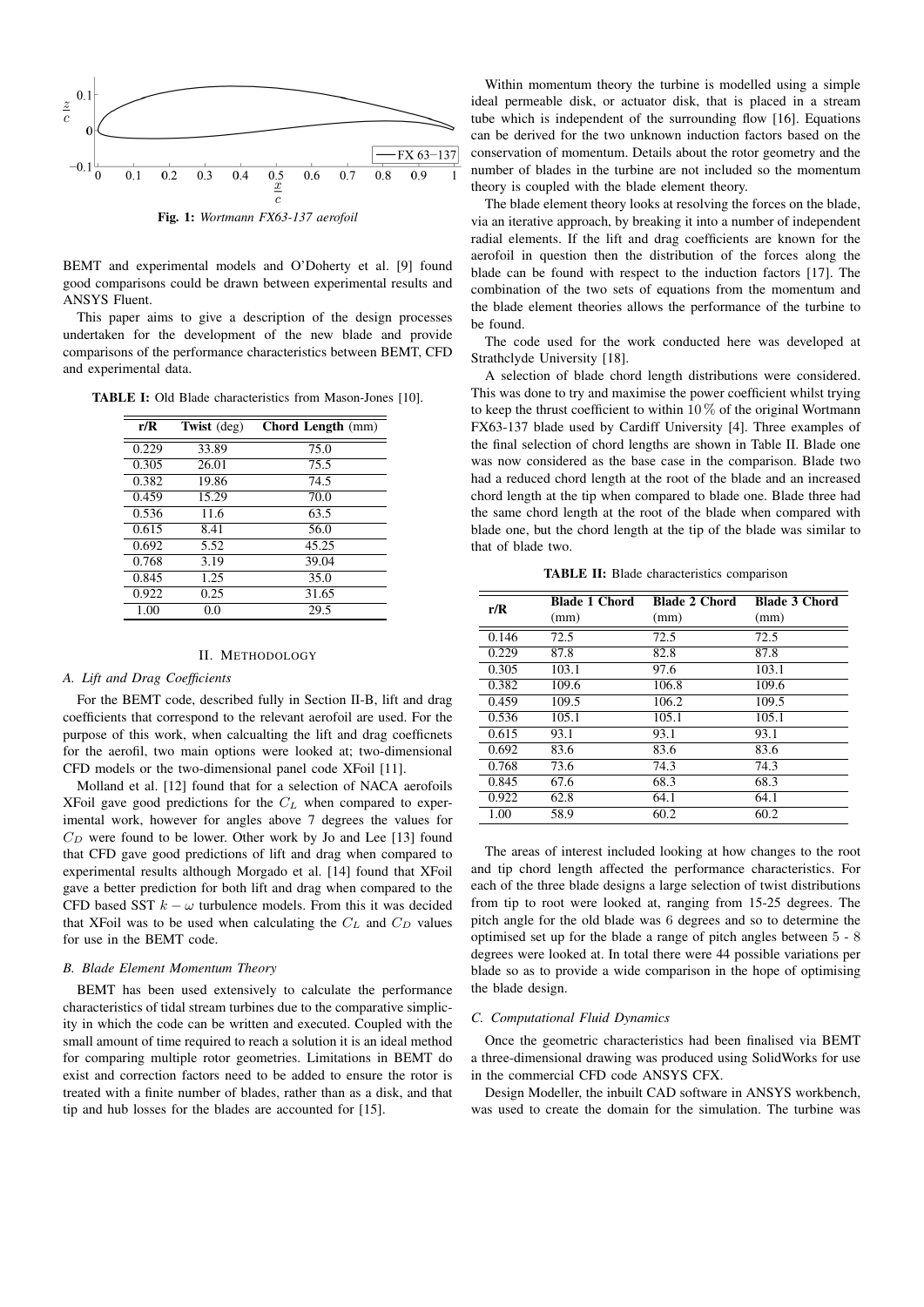imported into the design space once drawn in SolidWorks. Two domains were created using the origin of the turbine as the reference point; the outer control volume and the moving reference frame (MRF). A boolean allowed the two domains to be separated from each other. In doing this the MRF could be treated as a separate body and therefore be allowed to rotate, simulating the rotation of the turbine. The turbine was subtracted from the MRF as CFX only solves for fluid components and treats all volumes in the domain as fluid, leaving a void with the outline of the turbine which would be used to create the interaction of the fluid and the turbine in the model.

To determine the diameter of the MRF an initial mesh was chosen and the diameter of the MRF was increased from a starting value of 1 m to see how the performance of the turbine was affected. The results from this can be seen in Table II. The initial mesh was largely unrefined in the outer control volume as the proximity of the MRF to the blades would be the main factor affecting the results. It was found that beyond a diameter greater than 1.3m the torque and thrust values were unchanged.

TABLE III: *Performance coefficients in relation to MRF diameter.*

| <b>MRF</b> Diameter (m) | Torque (Nm) | $C_{P}$ | Thrust (N) | $C_T$ |
|-------------------------|-------------|---------|------------|-------|
|                         | 18.32       | 0.432   | 266.5      | 0.84  |
| 1.1                     | 18.47       | 0.435   | 266.5      | 0.84  |
| 1.3                     | 18.49       | 0.436   | 266.6      | 0.84  |
| 17                      | 18.49       | 0.436   | 266.6      | 0.84  |
| 21                      | 18.49       | 0.436   | 266.6      | 0.84  |

A mesh independence study was conducted to initially give an idea of the expected performance of the turbine. The area of main interest was the face sizing on the blades and the mesh density in the MRF. The mesh was largely unstructured and used tetrahedral elements. To reduce the number of elements in the hope of keeping the computational time down the mesh sizing on the blade became gradually more refined towards the tip of the blade as it moved away from the root. The smallest element size on the blade was 0.003 m gradually increasing to 0.007 m at the blade root. To achieve this the blade was broken down into three faces, the tip, the middle and the root. Each of these three faces could then have a face sizing applied directly onto it allowing more control on the mesh size. The remainder of the MRF was given a sizing of 0.02 m. The outer domain was limited to a maximum size of 0.2 m.

The reason for the large sizing in the control volume was because the wake was of less interest within this work so was subsequently of secondary interest during the mesh independence study. By keeping a larger mesh sizing the total number of elements could be reduced thus reducing the computational complexity and solver time.

A domain interface was used to pass information between the two domains. The sizing of the mesh on the domain interface was also manually refined so that the same sizing was applied to both sides of the interface to reduce any solver issues. The final mesh contained around 3 million elements, with around 1.2 million of these being contained within the MRF.

CFX Pre was used to set up the boundary conditions for the problem. The inlet was given a flow velocity of  $1 \text{ m s}^{-1}$ , the walls were set to a no slip condition to account for the frictional effect of the tow tank. The top was left as an opening and the outlet was given a static pressure of 0 Pa as the problem in question was not pressure driven. The turbine blades, hub and stanchion were all given the no slip wall condition.

To create the rotation desired a MRF was used as it allows a rotational component to be added to the model. The angular velocity

could be set in accordance with the desired tip speed ratio (TSR). A range of TSR's between 0 and 7.5 were run within the model. Both steady state and transient models were initially looked at to determine the difference, if any, between the performance coefficients. It was found that the difference between the results was less than  $2\%$  as seen in Table IVso the steady state model was used going forward to help reduce the computational time.

TABLE IV: *Steady state and transient results comparison.*

| <b>Model Type</b>     | $C_{P}$ | $C_T$ |
|-----------------------|---------|-------|
| <b>Steady State</b>   | 0.421   | 0.836 |
| Transient             | 0.428   | 0.849 |
| Percentage Difference | 16      | -5    |

Within the steady state model the turbine itself is not moving, rather the water in the MRF is subject to the rotational velocity denoted in the setup. The result is not dependent on time and is a time-averaged value over the duration of the model. Transient models use a sliding mesh approach to simulate the rotation of the turbine with respect to time and the values for torque and thrust can be seen at each time step if required.

The SST k-omega turbulence model was used to close the RANS equations due to the improved performance in adverse pressure gradients when compared to the k-epsilon or k-omega models individually [19].

Experimental validation was required for the model and testing was conducted in the INSEAN tow tank facility. The outer control volume used the same cross sectional dimensions as the INSEAN tank. Details for this can be found in Section II-D.

# *D. Experimental*

The experimental testing was conducted in the tow tank facility at INSEAN. The dimensions of the tank were  $9 \text{ m}$  (width) x  $3.5 \text{ m}$ (depth) x 220 m (length). The turbine was fixed to the carriage with the centre of the turbine being placed 1.5 m below the surface of the water. The blockage ratio for the tow tank was around  $2\%$  so no correction factor was needed [20].

The turbine was operated under speed control according to the desired TSR. The acceleration and slowing of the carriage meant that the useful usable distance was reduced to around 190 m. Between each run the turbine was brought back to that start position and then the tank left to settle so any turbulence generated from the previous run would dissipate. Two TSR cases were measured each run to maximise the time available for testing.

The set up for the turbine can be seen in Fig. 2. Despite the carriage velocity being set to the desired speed a pitot tube was also used to give a second measure for the tow speed. The tow speed of the carriage was  $1 \text{ m s}^{-1}$ . A valeport current measuring device can also be seen however this was not used during the characterisation runs.

## III. RESULTS AND DISCUSSION

To identify the optimum blade design the BEMT results were looked at allowing the design of the 3D blade for use in the CFD model and for manufacture in the workshop. The experimental results were looked at and compared with the results obtained from testing of the old turbine to determine the changes in performance. Next the CFD and experimental results were compared with the aim of providing validation for the computational models. Lastly the two computational methods were compared to see how each faired at predicting the performance of a tidal turbine.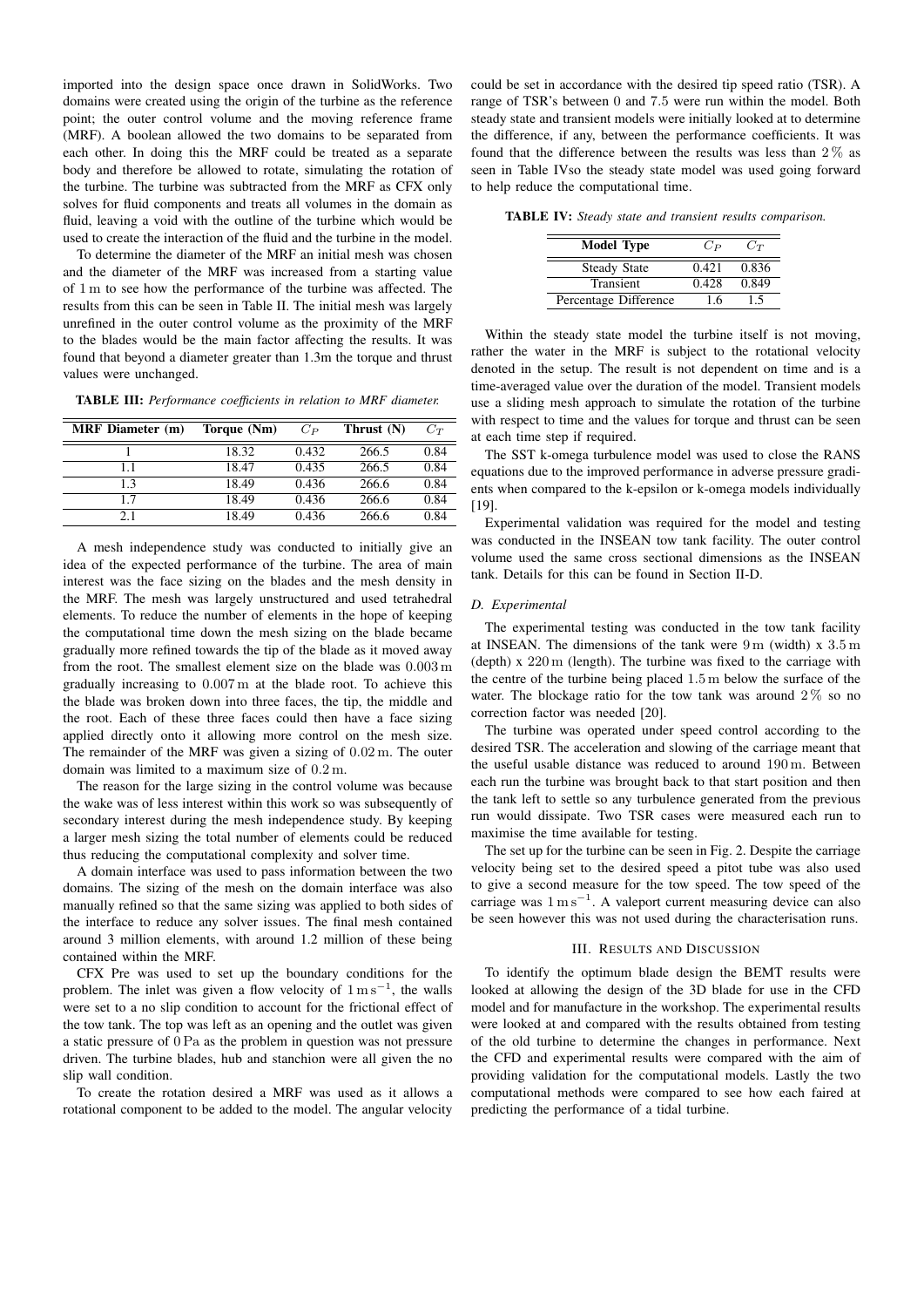

Fig. 2: *INSEAN tow tank set up.*

# *A. BEMT*

When looking at the results from the BEMT models the range of chord lengths and blade twists mentioned in Section II-B were all compared. The optimum chord length distribution was found to be that of Blade 1 as seen in Table II. Out of the range of twist distributions mentioned in Section II-B the 4 with the highest performance coefficients were plotted against each other for comparison. The power coefficient for the 19 degree twist distribution was found to be the highest as shown in Fig. 4. The peak  $C_P$  was just over 0.45 at a TSR of 3.5.



Fig. 3: *Old blade (left) and the new blade (right)*

From this point onwards when talking about the blade, the chord lengths and twist are those of Blade 1 in Table II and 19 degrees respectively. A comparison between the new design and the old design can be seen in Fig. 3. It is worth noting that the attachment method of the blade to the hub due to the design on the turbine. The pin on the base of the old blade was previously used where as the new blade contains a bore hole in the base that a pin fits into and is grub screwed in place.

Fig. 5 shows the  $C_T$  for the same cases. It can actually be seen that the 19 degree case has the highest thrust coefficient over the entire range of TSR's when compared to those of 20 - 22. One of the initial criteria was to keep the  $C_T$  within 10%. So despite the  $C_T$  being higher for the 19 degree case it was still within the remit of the design and so due this design having the highest value of  $C_P$ compared to the other models it was chosen going forward.



Fig. 4: *Comparison of the BEMT*  $C_P$  *predictions for twist distributions between 19-22 degrees*



Fig. 5: *Comparison of the BEMT*  $C_T$  *predictions for twist distributions between 19-22 degrees*

The geometrical design of the blade was, at this point, complete and could be modelled for use in the CFD set up. The pitch angle for the old blade was 6 degrees and so to determine the optimised set up for the blade a range of pitch angles between 5 - 8 degrees were looked at. The power and thrust coefficients for these pitch angles can be seen in Fig. 6 and 7 respectively.

The pitch angle of 8 degrees was found to have the highest  $C_P$ at  $\approx 0.45$  while also having a low  $C_T$  of  $\approx 0.88$  at peak TSR. SolidWorks was used to produce the three dimensional drawing of the blade. The final blade was 384.5 mm from root to tip with a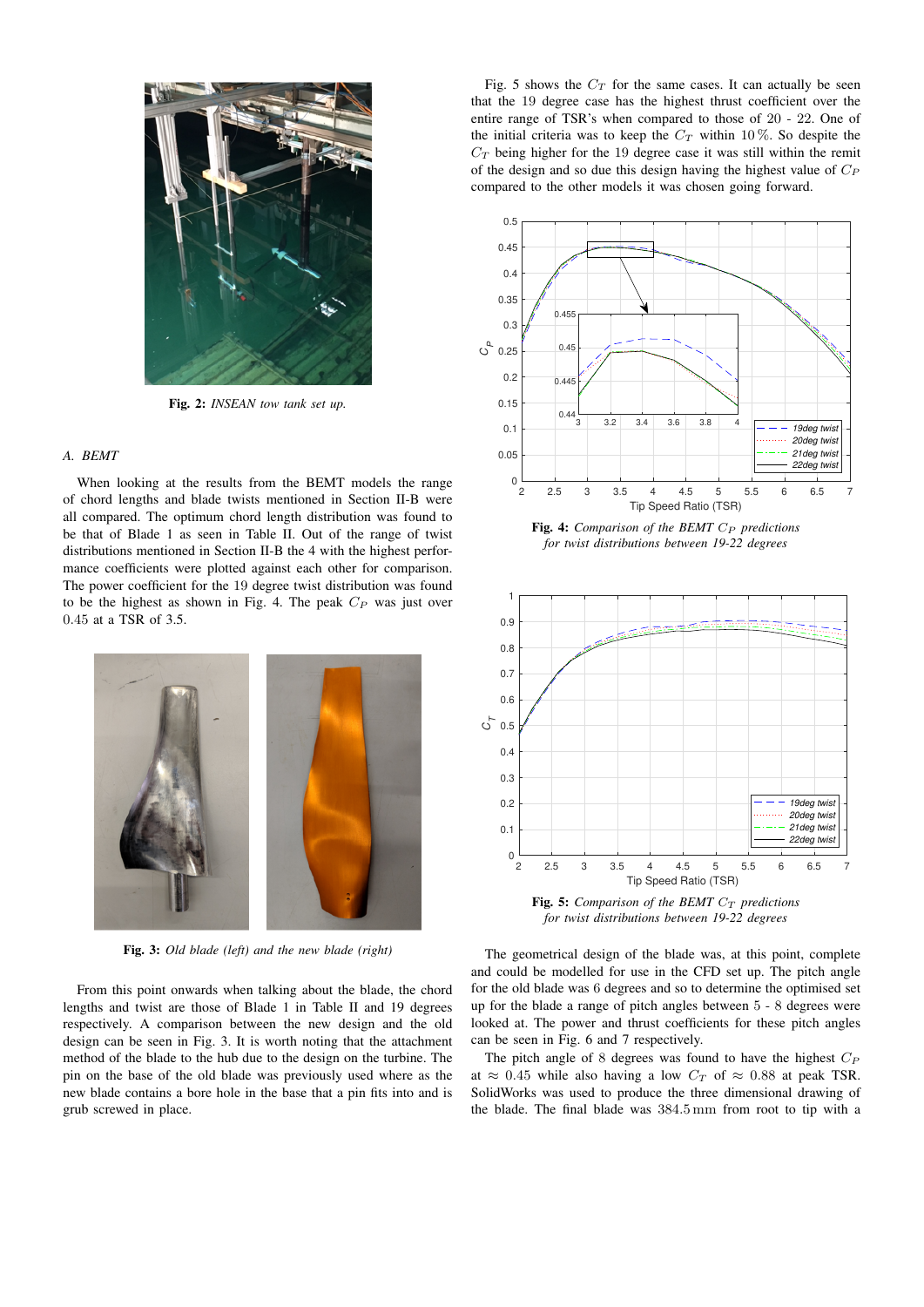twist of 19 degrees. The pitch angle was set to 8 degrees for all the corresponding CFD an experimental models.



Fig. 6: *Comparison of the BEMT*  $C_P$  *predictions for pitch angles of 5-8 degrees*



*for pitch angles of 5-8 degrees.*

The time was split evenly between the two TSR values. A small period of time was allowed in-between to account for the change in the speed control so that the turbine could reach the necessary rotational velocity.



Fig. 8: *Experimental data with repeats for*  $C_P$ 



Fig. 9: *Experimental data with repeats for*  $C_T$ 

# *B. Experimental*

The experimental work was carried out in the INSEAN tow tank facility as discussed in Section II-D. The results for power and thrust coefficients are shown in Fig. 8 and 9 respectively. Due to the time constraints when testing, TSR values above 1.5 and below 5.5 were not looked at. The aim of this was to try and get good characterisation of the turbine in the region of peak power. Peak power for the old turbine was approximately 3.65 and so again this area was looked at with more interest.

The error bars shown for both the  $C_P$  and  $C_T$  represent  $+/-$  the standard deviation. This deviation is not a quote on the uncertainty of the measurements but rather the fluctuations seen in the recorded measurements from each run. During each run two values of TSR were recorded, again due to time constraints. The total time for recording the data was close to 180s at a sample rate of 200 Hz.

Repeat runs were done for the region around peak  $C_P$ . As can be seen in both Fig. 8 and 9 the repeatability of the results is good. Very little difference, in the order of 2.5 %, is seen between 3 runs at a TSR of 3.6 falling comfortably within the standard deviation of the measurements.

One of the criteria when setting out was to ensure that the  $C_T$ was not greatly increased when compared to the original design. By looking at the experimental results the  $C_T$  was found to be around 0.81 at peak power. The second objective was to increase the  $C_P$ for the turbine. Fig. 10 shows a comparison between the new blade being tested at the INSEAN facility and the old blade being tested at the Liverpool Flume. One thing to mention about the experimental testing for the old turbine was that the Liverpool flume dimensions mean that the blockage ratio is 17.5 %. No correction factors have been added when calculating these results, which should be the case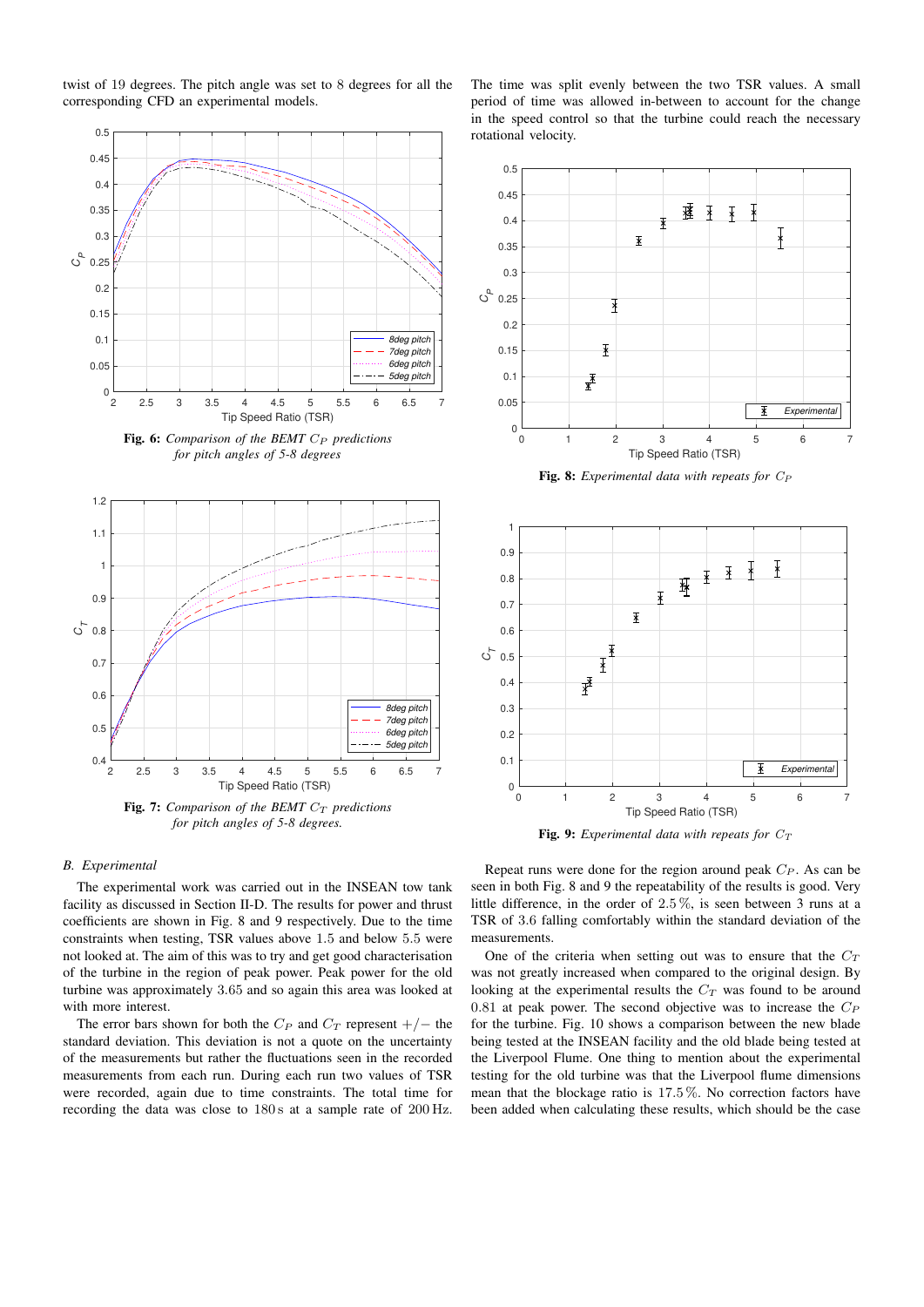according to Garrett and Cummins [21] otherwise what is seen is an artificially high value of  $C_P$ .

The power coefficients for the original turbine also drops away much quicker towards free-wheeling as it reaches higher TSR values. With regards to the new blade this effect is not quite as dramatic. The  $C_T$  plots have not been included for the old blade due to problems with the measurement systems during the testing campaign. From extensive modelling however by [22] the  $C_T$  was found to be in the region of 0.85.



Fig. 10: *Experimental data comparison between the old and new blades*  $at \ 1 \ \text{m s}^{-1}$  *for*  $C_P$ 

# *C. CFD Validation*

The CFD model was set up to directly replicate the INSEAN tow tank geometry, however the length of the model did not need to be 190 m and was therefore reduced to 20 m to reduce the computational time, while also ensuring the outlet had no impact on the results. By looking at Fig. 11 it can be seen that the CFD models correspond very closely with the values from INSEAN for the  $C_P$ . The stanchion was included within the CFD model so as to keep everything as close as possible.

Similarly for the  $C_T$  values shown in Fig. 12 good agreement is seen between the CFD and experimental results up to peak TSR.

A slight discrepancy can be seen for TSR values greater than 5, however for reasons mentioned in Section III-B fewer readings were taken in the higher TSR region making it hard to comment on whether the two curves would collapse down onto each other.

The results show that the CFD model provides a good comparison to experimental testing as seen from the similarities in the results for both the performance characteristics.

#### *D. Computational Comparison*

Due to the similarity in the CFD model and experimental results as shown in Section III-C a comparison was then drawn between the two computational methods used during the work. The CFD model included the stanchion and the thrust was taken from the blades and the hub. However within BEMT the stanchion is not accounted for and only the thrust on the blades is calculated. A second CFD model, still using the INSEAN geometry, was set up however this time the stanchion was removed from the model and the thrust acting on the hub was not included when calculating the thrust coefficient.



Fig. 11: *Comparison between experimental and CFD models with the inclusion of the stanchion for*  $C_P$ 



Fig. 12: *Comparison between experimental and CFD models with the inclusion of the stanchion for*  $C_T$ 

The results from the three different models are shown in Fig. 13 and 14. The values for the BEMT in the lower TSR region, less than TSR 2, have been ignored. One reason for this is that because BEMT solves for a 2D aerofoil no 3D, or span wise, flow is accounted for and so stall delay can become an issue, leading to an inaccuracy in predicting the low TSR performance characteristics of a turbine [23], [24].

By comparing the BEMT to the CFD model that includes the stanchion it can be seen that the BEMT over predicts both the power and thrust coefficients. As mentioned earlier this could be down to the fact that the stanchion has not been taken into consideration as part of the BEMT calculation. The flow directly behind the blades will have a lower velocity due to the blockage of the stanchion on the fluid. The proximity of the blade to the stanchion can cause the area of lower flow velocity to attach to the back of the blade and ultimately reduce the performance of the blade passing the stanchion [22].

If the stanchion is then removed from the CFD model and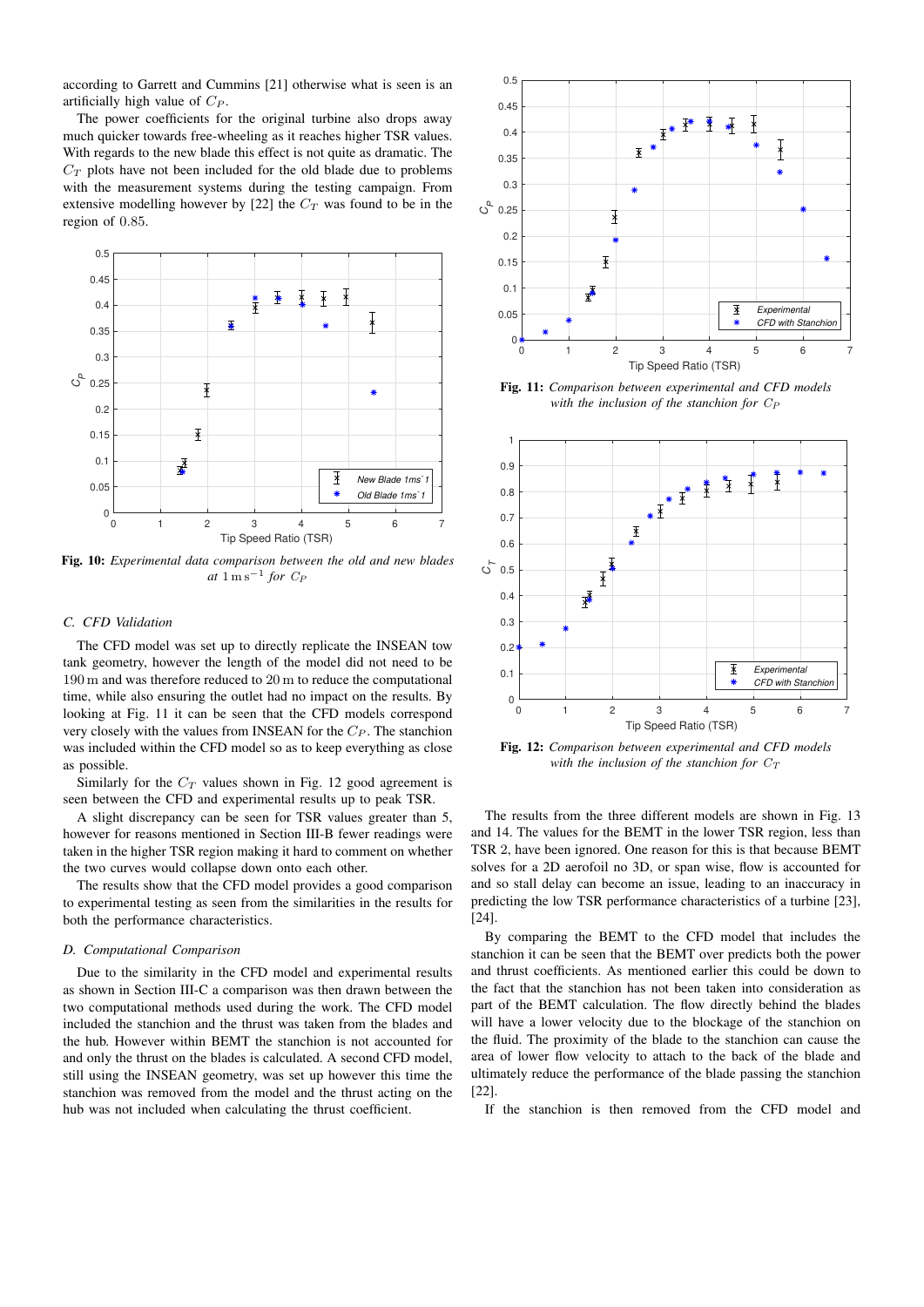

Fig. 13: *Comparison of the C<sub>P</sub> between CFD and BEMT* 



Fig. 14: *Comparison of the*  $C_T$  *between CFD and BEMT* 

compared with the BEMT results then what we see is a much closer comparison between both the trust and the power coefficient as the blockage from the stanchion is no longer an issue within the model. BEMT still seems to over predict for both the of the coefficients, however around the peak of the curve the grouping is close. The disagreement comes at the higher and lower range of TSR values which fits with reasons mentioned earlier when comparing the BEMT results to the CFD model with the stanchion.

## IV. CONCLUSION

When setting out the aim of the work was to look at a new blade design, based on the Wortmann FX63-137 aerofoil, that improved the  $C_P$  when compared to the old blade modelled at Cardiff University.

BEMT and CFD were used in order to produce a new design. The experimental model was set up to give validation to the numerical methods being used. The secondary aim was to see how BEMT and CFD performed, both against each other and against the experimental model, when predicting the performance of a tidal turbine for use in future work.

A visible improvement in the power coefficient of the turbine was seen when compared to the original blade design. BEMT was used

as the initial method for designing the new blade and so from this it can be said that it is a useful tool when looking to change the design of a turbine blade. Despite its limitation it does offer a quick and accurate blade design procedure.

CFD was shown to have good agreement with the experimental results when modelled directly. Very little difference was seen between the results at the peak of the power curve. However when comparing BEMT to the CFD model with the stanchion it could be seen the BEMT over predicted for both the  $C_P$  and  $C_T$ . Despite BEMT giving a good indicator of blade performance, when it comes to simulating a deployed turbine it over predicts the performance characteristics.

The CFD model without the stanchion and the BEMT model also showed a good agreement except at the lower TSR regions, the reasons for which are discussed in Section III-D.

### V. ACKNOWLEDGEMENTS

The authors acknowledge support from SuperGen UK Centre for Marine Energy (EPSRC: EP/N020782/1) and MaRINET II Transnational Access Program. The authors would also like to thank the staff members at INSEAN for their assistance during testing. This work was performed using the computational facilities of the Advanced Research Computing @ Cardiff (ARCCA) Division, Cardiff University. Authors are grateful to PRIMaRE for supporting the travel to this event through an Early Career Research Travel Grant (ECR-TG), which has received funding from EPSRC under grant agreement EP/P026109/1.

#### **REFERENCES**

- [1] DECC (Department of Energy and Climate Change). UK Renewable Energy Roadmap Update 2013. (November):76, 2013.
- [2] The Carbon Trust. Accelerating Marine Energy. *The Carbon Trust*, (July):1–64, 2011.
- [3] MeyGen. The MeyGen Project.
- [4] DA Egarr, T O'doherty, S Morris, and RG Ayre. Feasibility study using computational fluid dynamics for the use of a turbine for extracting energy from the tide. ... Fluid Mechanics ..., (December):1-4, 2004.
- Michael S. Selig and Bryan D. McGranahan. Wind Tunnel Aerodynamic Tests of Six Airfoils for Use on Small Wind Turbines. *Journal of Solar Energy Engineering*, 126(November):986, 2004.
- [6] Ju Hyun Lee, Sunho Park, Dong Hwan Kim, Shin Hyung Rhee, and Moon Chan Kim. Computational methods for performance analysis of horizontal axis tidal stream turbines. *Applied Energy*, 98:512–523, 2012.
- [7] P. B. Johnson, G. I. Gretton, and T. McCombes. Numerical modelling of cross-flow turbines: a direct comparison of four prediction techniques. *3rd International Conference on Ocean Energy*, pages 2–6, 2010.
- [8] Ian Masters, Alison Williams, T. Nick Croft, Michael Togneri, Matt Edmunds, Enayatollah Zangiabadi, Iain Fairley, and Harshinie Karunarathna. A comparison of numerical modelling techniques for tidal stream turbine analysis. *Energies*, 8(8):7833–7853, 2015.
- [9] T O 'Doherty, A Mason-Jones, D M O 'Doherty, C B Byrne, I Owen, and Y X Wang. Experimental and Computational Analysis of a Model Horizontal Axis Tidal Turbine. *8th European wave and tidal energy conference*, (m):833–841, 2009.
- [10] A. Mason-Jones. Performance assessment of a horizontal axis tidal turbine in a high velocity shear environment. 2010.
- Mark Drela. XFOIL: An Analysis and Design System for Low Reynolds Number Airfoils. *Lecture Notes in Engineering*, 54(October):1–12, 1989.
- [12] A. F. Molland, A. S. Bahaj, J. R. Chaplin, and W. M. J. Batten. Measurements and predictions of forces, pressures and cavitation on 2-D sections suitable for marine current turbines. *Proceedings of the Institution of Mechanical Engineers, Part M: Journal of Engineering for the Maritime Environment*, 218(2):127–138, 2004.
- [13] Chul-hee Jo and Kang-hee Lee. Application of an Airfoil to the Tidal Turbine Design by Analyzing Two-dimensional Performance in the Water. (Eesd):123–138, 2017.
- [14] J. Morgado, R. Vizinho, M. A.R. Silvestre, and J. C. Páscoa. XFOIL vs CFD performance predictions for high lift low Reynolds number airfoils. *Aerospace Science and Technology*, 52:207–214, 2016.